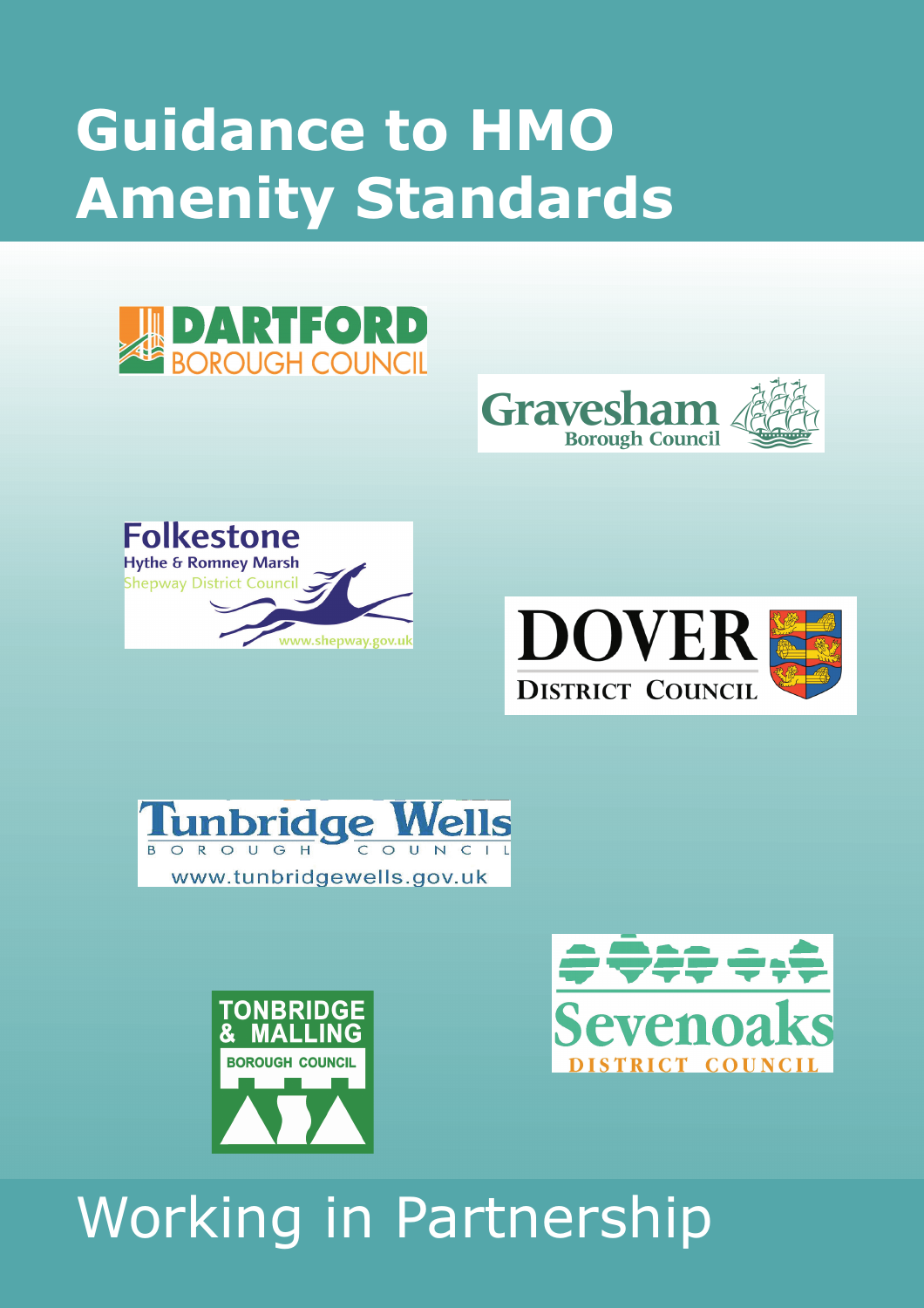#### **INTRODUCTION**

#### **HMO STANDARDS FOR SHARED HOUSES/FLATS, SELF CONTAINED FLATS, HOSTELS AND BEDSITS**

This guidance is intended to assist in the provision of accommodation in Houses in Multiple Occupation which contributes to a safe and healthy environment for the occupants and any visitors.

On inspection, a risk assessment may determine that it is necessary to take other measures to ensure that the housing standards are satisfactory for each individual unit of living accommodation or that variation from these standards is appropriate.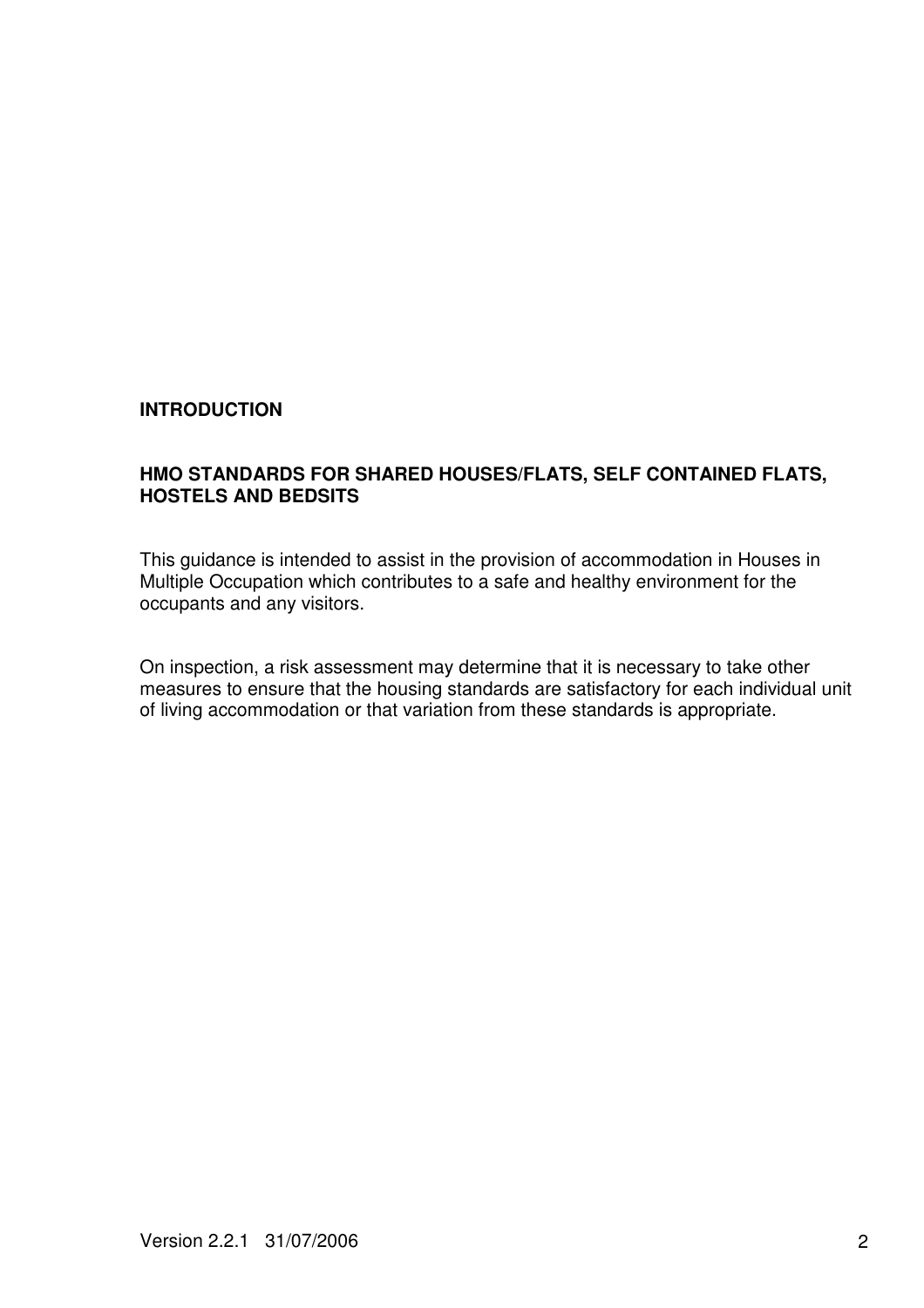### **HMO STANDARDS FOR SHARED HOUSES/FLATS, SELF CONTAINED FLATS, HOSTELS AND BEDSITS**

**On inspection, a risk assessment may determine that it is necessary to take other measures to ensure that the housing standards are satisfactory for each individual unit of living accommodation or that variation from these standards is appropriate.**

| 1. Personal washing and toilet facilities             |                                             |                                                                                                                                                                                                                                                                                                                                                                                                                                                                                                                      |  |  |  |
|-------------------------------------------------------|---------------------------------------------|----------------------------------------------------------------------------------------------------------------------------------------------------------------------------------------------------------------------------------------------------------------------------------------------------------------------------------------------------------------------------------------------------------------------------------------------------------------------------------------------------------------------|--|--|--|
| 1.1<br>Location, size<br>and condition                | All accomm                                  | All facilities should be located in rooms of an adequate<br>size and layout no more than 1 floor distant of any<br>bedroom and accessible from communal areas unless<br>provided as en-suite facilities for the exclusive use of that<br>occupant.<br>All baths, toilets and wash hand basins (WHB) should be fit<br>for purpose. Each WHB and sink is to be provided with an<br>appropriate splashback.<br>Walls and floors should be reasonably smooth and non<br>absorbent and capable of being readily cleansed. |  |  |  |
| 1.2<br>Facilities in relation to number of<br>persons | All accomm<br>1 - 4 persons                 | Where practicable wash hand basins in sleeping rooms<br>At least 1 bathroom and 1 WC (the bathroom and WC may<br>be combined)                                                                                                                                                                                                                                                                                                                                                                                        |  |  |  |
|                                                       | 5 persons                                   | 1 WHB required in each sleeping room plus<br>1 bathroom AND<br>1 separate WC with WHB (but the WC can be contained<br>within a second bathroom)                                                                                                                                                                                                                                                                                                                                                                      |  |  |  |
|                                                       | $6 - 10$<br>persons<br>$11 - 15$<br>persons | 1 WHB required in each sleeping room plus<br>2 bathrooms AND<br>2 separate WCs with WHBs (but one of the WCs can be<br>contained within one of the bathrooms.)<br>1 WHB required in each sleeping room plus<br><b>3 bathrooms AND</b><br>3 separate WCs with WHBs (but two of the WCs can be<br>contained within 2 of the bathrooms).                                                                                                                                                                                |  |  |  |
| 1.3<br><b>Ventilation</b>                             | All accomm                                  | Bathrooms to have mechanical ventilation extracting 15<br>litres/second to the outside air in addition to any<br>window(s).<br>Each toilet in a separate compartment is required to have a<br>window equivalent to $1/20^{th}$ (5%) of the floor area or<br>mechanical ventilation extracting at 6 litres/second to the<br>outside air.                                                                                                                                                                              |  |  |  |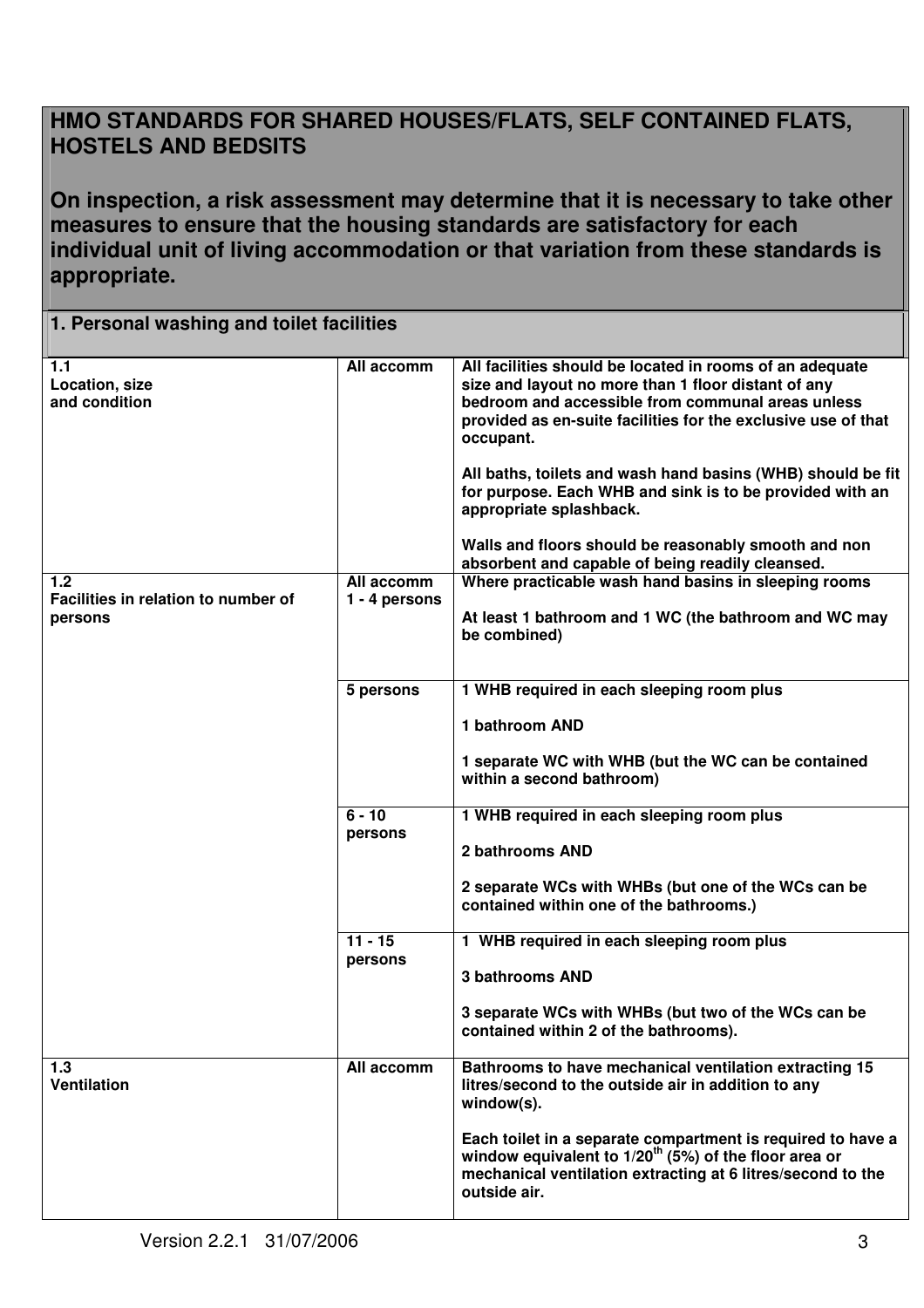|                                        |                                                       | Ventilation should not be obstructed externally                                                                                                                                                                                                                                                                                                                                                                                                                                                                                                                                                   |
|----------------------------------------|-------------------------------------------------------|---------------------------------------------------------------------------------------------------------------------------------------------------------------------------------------------------------------------------------------------------------------------------------------------------------------------------------------------------------------------------------------------------------------------------------------------------------------------------------------------------------------------------------------------------------------------------------------------------|
| 2. Kitchens                            |                                                       |                                                                                                                                                                                                                                                                                                                                                                                                                                                                                                                                                                                                   |
| 2.1<br>Location, size<br>and condition | All accomm                                            | There must be a Kitchen, suitably located in relation to the<br>living accommodation, and of such layout and size and<br>equipped with such facilities so as to adequately enable<br>those sharing the facilities to store, prepare and cook food.<br>If hostels have a commercial kitchen where access is not<br>available at all times and breakfast and a further main meal<br>is provided every day a reduced standard may be agreed,<br>contact Environmental Health to determine.<br>All facilities must be fit for purpose. Each sink is to be<br>provided with an appropriate splashback. |
| 2.2<br><b>Sinks</b>                    | <b>Shared</b><br>$\mathsf{accomm}/$<br><b>Hostels</b> | A sink with constant hot and cold water and a draining<br>board per 5 occupants (a dishwasher will be acceptable as<br>a second sink).                                                                                                                                                                                                                                                                                                                                                                                                                                                            |
|                                        | <b>Bedsits</b>                                        | A sink with constant hot and cold water and a draining<br>board or such a sink per 5 occupancies in a shared<br>kitchen.                                                                                                                                                                                                                                                                                                                                                                                                                                                                          |
| 2.3<br><b>Cookers</b>                  | <b>Shared</b><br>accomm/<br><b>Hostels</b>            | A cooker with a 4 ring burner, an oven and a grill per 5<br>occupants (a 27 litre microwave with a grill will be<br>acceptable as a second cooker).                                                                                                                                                                                                                                                                                                                                                                                                                                               |
|                                        | <b>Bedsits</b>                                        | A cooker with a 4 ring burner, an oven and a grill for a 2<br>person bedsit or such a cooker per 5 occupancies in a<br>shared kitchen (a full size microwave with a grill will be<br>acceptable as a second cooker). A 2 ring burner, an oven<br>and a grill will be acceptable in bedsits occupied by 1<br>individual.                                                                                                                                                                                                                                                                           |
| 2.4<br><b>Electrical</b><br>sockets    | All accomm                                            | A minimum of two double electrical sockets are required at<br>worktop height plus one per major appliance (i.e. a cooker<br>microwave, refrigerator/freezer, washing machine etc.).                                                                                                                                                                                                                                                                                                                                                                                                               |
| 2.5<br><b>Worktops</b>                 | All accomm                                            | Fixed worktop(s) with a smooth impervious surface for<br>food preparation, minimum size 600mm x 1000mm (1-3<br>persons)<br>600mm x 2000mm (4-6 persons)<br>600mm x 3000mm (7-10 persons)                                                                                                                                                                                                                                                                                                                                                                                                          |
| 2.6<br><b>Storage</b>                  | <b>Shared</b><br>accomm/<br><b>Hostels</b>            | A 300mm x 1000mm dry goods storage cupboard other<br>than a sink base unit per occupant either in each<br>occupant's room or in a shared kitchen.                                                                                                                                                                                                                                                                                                                                                                                                                                                 |
|                                        | <b>Bedsits</b>                                        | A 300mm x 1000mm dry goods storage cupboard other<br>than a sink base unit per occupancy either within the<br>bedsit or in a shared kitchen.                                                                                                                                                                                                                                                                                                                                                                                                                                                      |
| 2.7<br><b>Refrigerators</b>            | All accomm                                            | A refrigerator with an adequate freezer compartment (or<br>where the freezer compartment is not adequate, adequate<br>separate freezers).                                                                                                                                                                                                                                                                                                                                                                                                                                                         |
| 2.8<br><b>Refuse</b>                   | All accomm                                            | Suitable and sufficient provision for refuse disposal must<br>be provided.                                                                                                                                                                                                                                                                                                                                                                                                                                                                                                                        |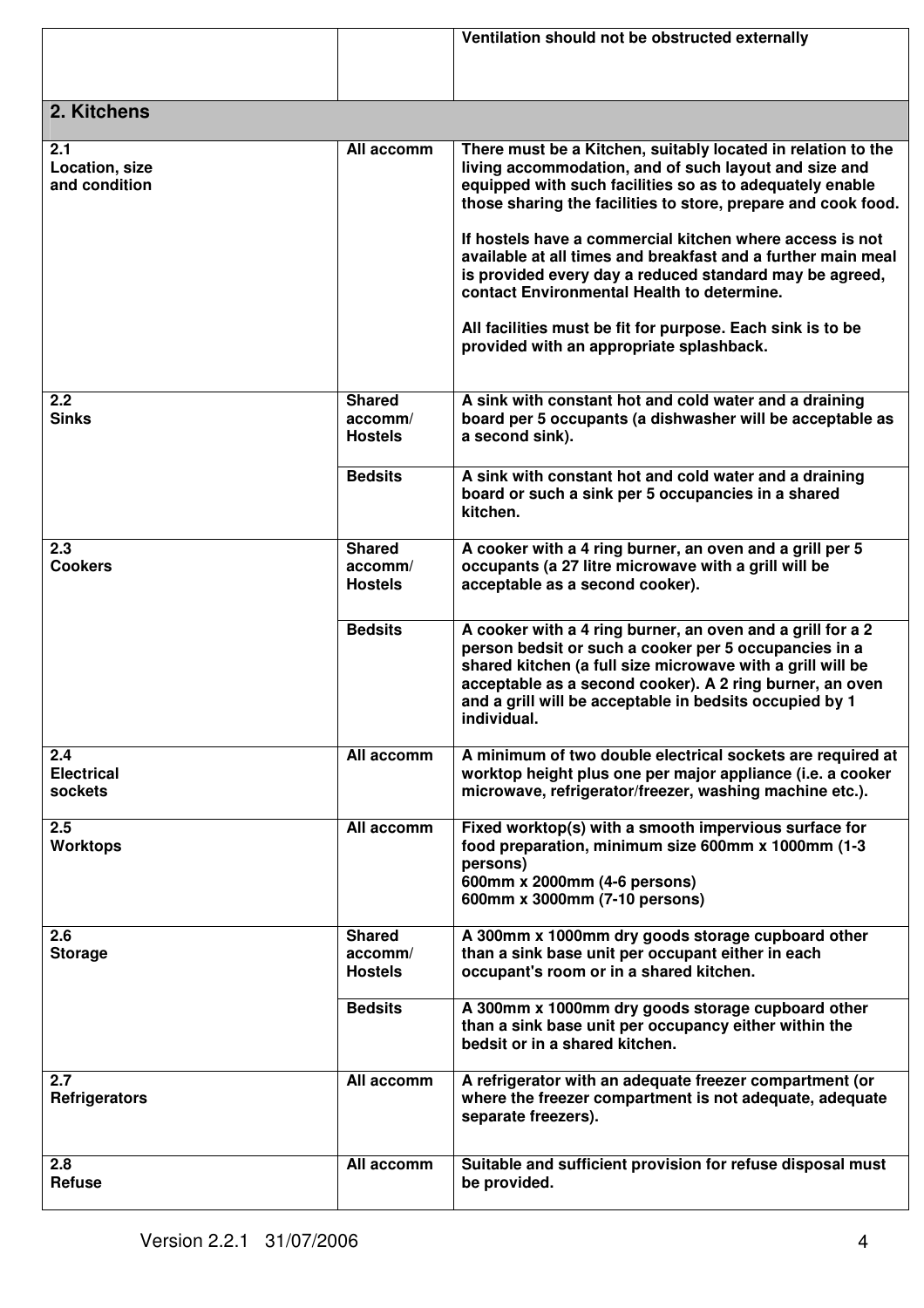| 2.9<br><b>Ventilation</b>             | All accomm | In addition to any windows, mechanical ventilation<br>extracting 60 litres/second to the outside air or 30<br>litres/second if sited within 300mm of the centre line of the<br>hob.                                                                                                                                                                                                                                                                                                                                                                                                                                                                                                                                                                                                                                                                                                                                                                                                                                                                                        |  |  |  |
|---------------------------------------|------------|----------------------------------------------------------------------------------------------------------------------------------------------------------------------------------------------------------------------------------------------------------------------------------------------------------------------------------------------------------------------------------------------------------------------------------------------------------------------------------------------------------------------------------------------------------------------------------------------------------------------------------------------------------------------------------------------------------------------------------------------------------------------------------------------------------------------------------------------------------------------------------------------------------------------------------------------------------------------------------------------------------------------------------------------------------------------------|--|--|--|
| 3. Heating                            |            |                                                                                                                                                                                                                                                                                                                                                                                                                                                                                                                                                                                                                                                                                                                                                                                                                                                                                                                                                                                                                                                                            |  |  |  |
| 3.1<br><b>Fixed heating</b>           | All accomm | A risk assessment approach will be taken, in general, an<br>adequate, controllable and affordable form of central<br>heating or storage heaters should be installed in<br>compliance with the Governments Decent Homes<br>Standard.                                                                                                                                                                                                                                                                                                                                                                                                                                                                                                                                                                                                                                                                                                                                                                                                                                        |  |  |  |
| <b>4. Gas and Electric</b>            |            |                                                                                                                                                                                                                                                                                                                                                                                                                                                                                                                                                                                                                                                                                                                                                                                                                                                                                                                                                                                                                                                                            |  |  |  |
| 4.1<br><b>Electrical Installation</b> | All accomm | Electrical Installation to be tested every 5 years by a<br>competent electrical engineer and a copy of the test<br>certificate provided to the council.                                                                                                                                                                                                                                                                                                                                                                                                                                                                                                                                                                                                                                                                                                                                                                                                                                                                                                                    |  |  |  |
| 4.2<br><b>Electrical Appliances</b>   | All accomm | All items of portable electrical equipment to be subject of a<br>PAT Test, in accordance with the relevant Code of Practice<br>issued by the Institution of Electrical Engineers                                                                                                                                                                                                                                                                                                                                                                                                                                                                                                                                                                                                                                                                                                                                                                                                                                                                                           |  |  |  |
| 4.3<br>Gas                            | All accomm | A copy of the current CORGI gas safety certificate should<br>be provided to the Council on an annual basis.                                                                                                                                                                                                                                                                                                                                                                                                                                                                                                                                                                                                                                                                                                                                                                                                                                                                                                                                                                |  |  |  |
| 5. Furniture                          |            |                                                                                                                                                                                                                                                                                                                                                                                                                                                                                                                                                                                                                                                                                                                                                                                                                                                                                                                                                                                                                                                                            |  |  |  |
| 5.1                                   | All accomm | All furniture should comply with current regulations - 'The<br>Furniture and Furnishings (Fire) (Safety) Regulations 1988<br>(as amended in 1989 and 1993)'                                                                                                                                                                                                                                                                                                                                                                                                                                                                                                                                                                                                                                                                                                                                                                                                                                                                                                                |  |  |  |
| 6. Fire precautions                   |            |                                                                                                                                                                                                                                                                                                                                                                                                                                                                                                                                                                                                                                                                                                                                                                                                                                                                                                                                                                                                                                                                            |  |  |  |
| 6.1<br><b>Fire detection</b>          | All accomm | A fire detection system to comply with BS5839 in<br>consultation with Local Housing Authority.                                                                                                                                                                                                                                                                                                                                                                                                                                                                                                                                                                                                                                                                                                                                                                                                                                                                                                                                                                             |  |  |  |
| 6.2<br><b>Emergency lighting</b>      | All accomm | An emergency lighting system to comply with BS5266<br>in consultation with Local Housing Authority.                                                                                                                                                                                                                                                                                                                                                                                                                                                                                                                                                                                                                                                                                                                                                                                                                                                                                                                                                                        |  |  |  |
| 6.3<br><b>Fire blankets</b>           | All accomm | A fire blanket conforming to BSEN 3:1996 in each shared<br>kitchen.                                                                                                                                                                                                                                                                                                                                                                                                                                                                                                                                                                                                                                                                                                                                                                                                                                                                                                                                                                                                        |  |  |  |
| 6.4<br><b>Fire doors</b>              | All accomm | All fire doors specified by the Local Housing Authority to<br>meet the following requirements, conform to BS476 Part 22<br>(FD30 type). Each fire door to be hung on three 100mm<br>mild steel butt hinges, and provided with an approved<br>intumescent strip incorporating a cold smoke seal to the<br>top edge, lock and hinge sides of the door.<br>(Alternatively the intumescent strip and cold smoke seal<br>may be inserted into the identical position of the door<br>frame/lining).<br>Each fire door must be provided with an approved self<br>closing device to ensure that the door closes firmly onto<br>the latch.<br>All doors are to be well fitted within the frame. Any gap<br>between the top edge, lock and hinge sides of the door and<br>the frame must not exceed 4mm. All fire doors must be<br>fitted with furniture, including hinges having a melting<br>point of not less than 800 °C. Fire doors fitted with key<br>operable locks must be capable of being operated from the<br>inside in the direction of escape without the use of a key. |  |  |  |
|                                       |            |                                                                                                                                                                                                                                                                                                                                                                                                                                                                                                                                                                                                                                                                                                                                                                                                                                                                                                                                                                                                                                                                            |  |  |  |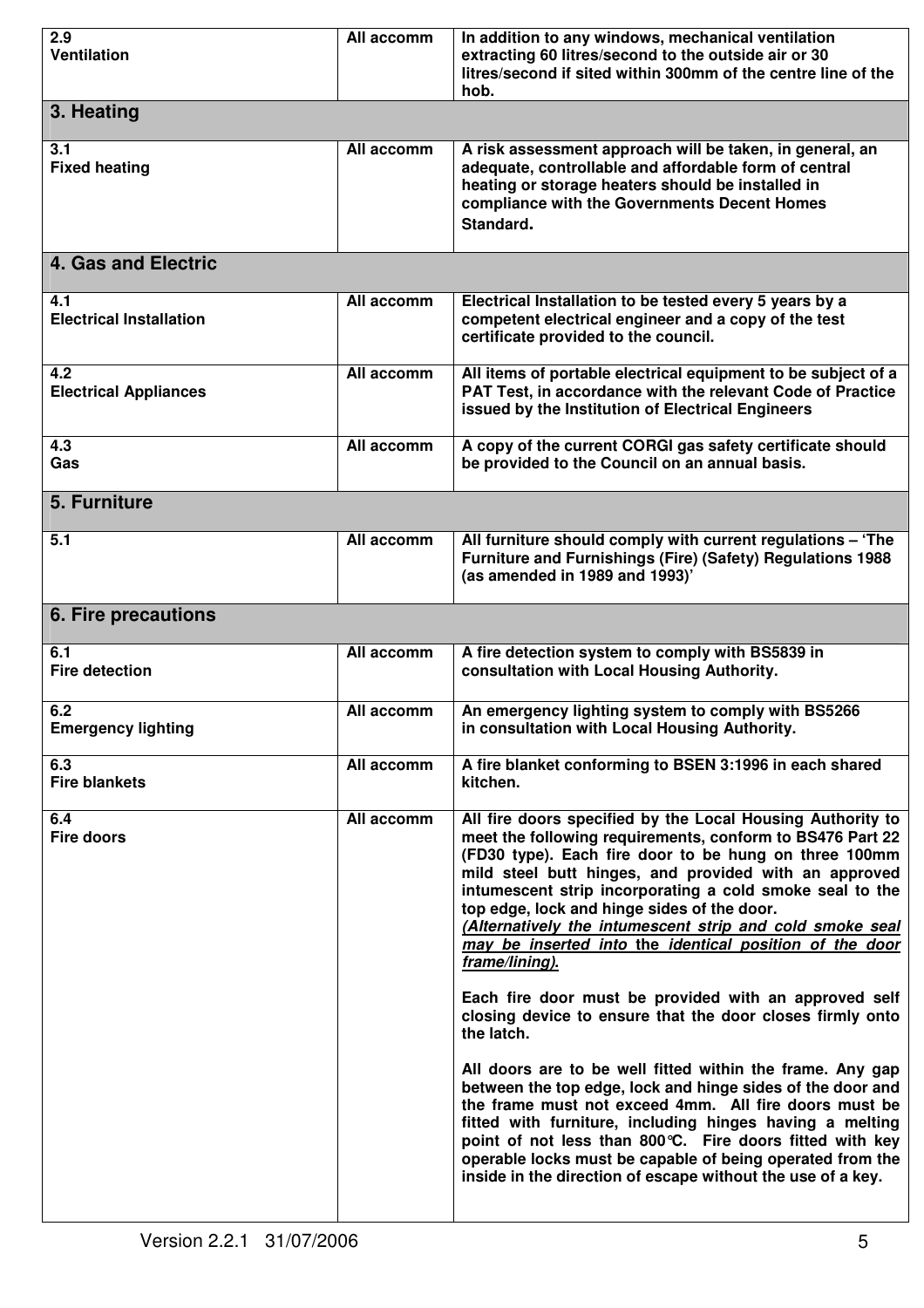| 6.5<br><b>Fire Separation</b>                                         | All areas  | All separating structures (walls, floors, ceilings etc.)<br>between separate lettings, common parts and kitchens etc.<br>should be constructed to meet an appropriate fire resisting<br>standard to the approval of the local Housing Authority in<br>consultation with the Fire Authority.                                                                                                                                                                                                                                                                                            |
|-----------------------------------------------------------------------|------------|----------------------------------------------------------------------------------------------------------------------------------------------------------------------------------------------------------------------------------------------------------------------------------------------------------------------------------------------------------------------------------------------------------------------------------------------------------------------------------------------------------------------------------------------------------------------------------------|
| 6.6<br><b>Extinguishers</b>                                           | All accomm | Subject to your Local Housing Authority requirements you<br>may have to provide:-<br>a) a multi purpose dry powder content fire extinguisher,<br>which has a capacity of not less than 2kg (13A / 70B rating)<br>in each shared kitchen:<br>b) an appropriate extinguisher on each landing.                                                                                                                                                                                                                                                                                            |
| 6.7<br><b>Sprinkler Systems</b>                                       | All accomm | The installation of a certified British Standard sprinkler<br>system may allow for some relaxation of requirements in<br>respect of physical protection e.g. doors and intumescent<br>seals, together with a lesser standard of alarm devices. All<br>consultations with the Local Housing Authority will be<br>carried out in conjunction with Kent Fire & Rescue Service.                                                                                                                                                                                                            |
| 6.8<br><b>Maintenance of Fire</b><br><b>Warning/Detection Systems</b> | All accomm | The manager/person in control must ensure that any fire<br>fighting equipment, emergency lighting and fire alarms are<br>maintained in good working order. A maintenance contract<br>must be arranged (with a competent contractor) at the time<br>of initial installation for regular servicing in accordance<br>with the relevant British Standard. The system must also<br>be tested on a weekly basis by the manager/person in<br>control and all such tests should be properly recorded<br>within the system log book supplied by the installer during<br>the handover procedure. |
| 6.9<br><b>Contact details</b>                                         |            | Contact details of the person responsible for the<br>maintenance of the fire warning/detection systems should<br>be displayed in a prominent position in accordance with<br>the current management regulations.                                                                                                                                                                                                                                                                                                                                                                        |